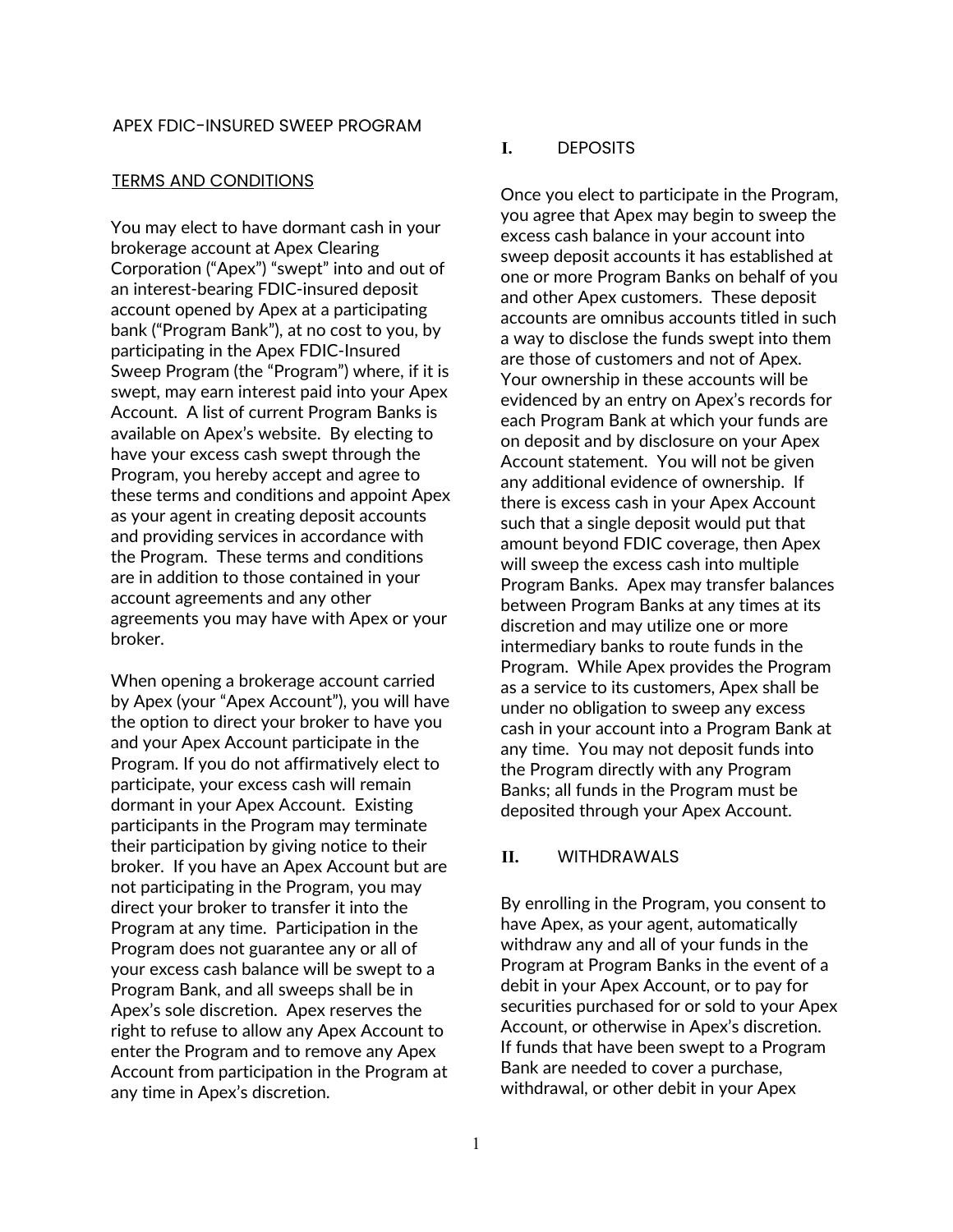Account, the funds will be automatically swept out of the Program Bank(s) and back into your Apex Account by Apex. You will not need to do anything for this process to occur.

Although Apex may sweep your excess cash balance to an account at a Program Bank, you shall not be able to make withdrawals from that account, even if you contact the Program Bank directly. Your excess cash balance is only available through your Apex Account. Please contact your broker with any questions on accessing your cash balance.

## **III.** ACCESS TO YOUR EXCESS CASH BALANCE

Use of your Apex Account will not be affected when your excess cash is swept to a Program Bank. You will still be able to make purchases and withdrawals using your excess cash balance through your Apex Account at any time. However, any funds withdrawn or used for purchase will no longer be available to sweep to a Program Bank. You can only access your excess cash balance directly through your Apex Account. Being swept to a Program Bank shall not provide protection to your excess cash balance from legal processes such as levies or garnishments served on Apex.

### **IV.** INTEREST

You may earn interest on excess cash balances that Apex sweeps to Program Banks. The interest rate will be based on numerous factors, including the current interest rate environment, and is subject to change without notice. Over any given period, the interest rates on your swept excess cash balances may be lower than the rate of return on similar nonFDIC-insured investments or deposit accounts offered outside of the Program, including deposit

accounts held directly by you with a Program Bank. Interest payments to you and movements of your excess cash balance will be reflected on your Apex Account statement. Interest accrues daily and is paid into the deposit account at each Program Bank. Any interest paid to you will be posted directly to your Apex Account. Interest rates and APY on funds in the Program will vary over time and can change daily without notice to you. Please contact your broker for specific details on current interest rates and payments.

# **V.** FDIC INSURANCE & SIPC **COVERAGE**

Your excess cash balances that Apex sweeps to a Program Bank, together with any non-Program deposits you may have at the same Program Bank, are insured by the Federal Deposit Insurance Corporation ("FDIC") up to a standard maximum amount in accordance with the FDIC's rules. The applicable FDIC insurance limit depends on a number of factors. Please consult www.fdic.gov for further details. If you have both excess cash and non-Program funds at the same Program Bank held in the same right and legal capacity, you must aggregate all such deposits for purposes of determining your FDIC insurance coverage. If that aggregate exceeds applicable FDIC insurance limit, the FDIC may not insure the funds in excess of the applicable limits. Apex recommends you contact your financial and legal advisors for further details on FDIC limits and advice on participation in the Program. Apex shall have no obligation to consider any non-Program deposits when sweeping your excess cash balances. Please note that there is no specific time period during which the FDIC must make insurance payments available, and the FDIC may require you provide certain documentation before insurance payments are made.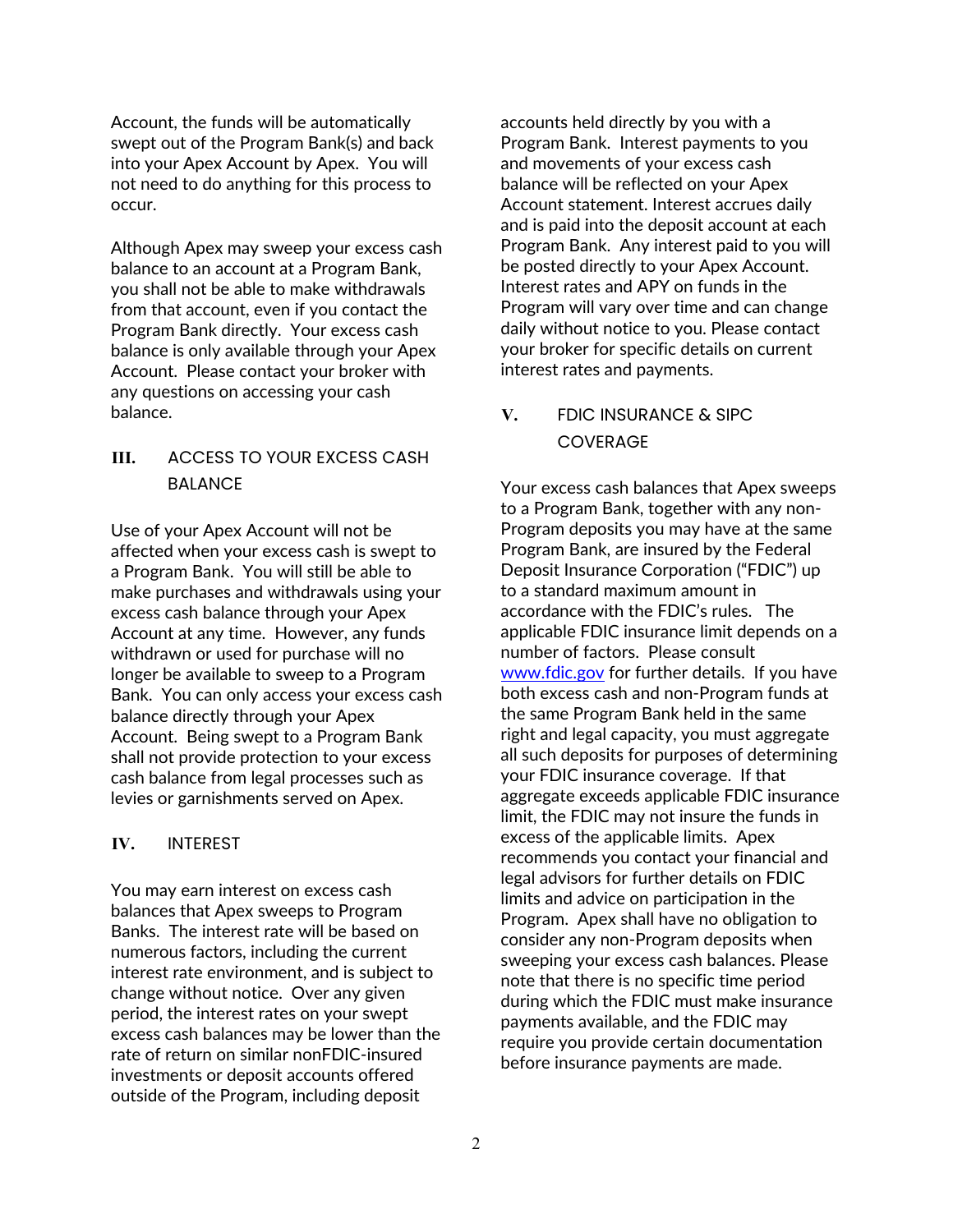Apex is not responsible for monitoring the amount of your excess cash balance swept to any Program Bank to determine whether it exceeds the limit of available FDIC insurance. You are solely responsible for monitoring the total amount of your assets on deposit with each Program Bank (including non-Program funds and accounts) in order to determine the extent of FDIC insurance coverage available to you on those deposits, including Program deposits. Apex shall not take into account any money you have on deposit at a Program Bank outside of the Program.

Any securities and funds held in your Apex Account (as opposed to funds swept to a Program Bank) are (i) not insured by the FDIC, (ii) have no bank or government guarantees, and (iii) may have associated risks. Securities and funds not swept to a Program Bank are held in your Apex Account and are covered by the Securities Investor Protection Corporation ("SIPC"), of which Apex is a member. Your excess cash balance is only eligible for FDIC coverage once it is in an account at a Program Bank. However, it shall be covered by SIPC while held by Apex and in transit to or from a Program Bank. As a member of SIPC, funds are available to meet customer claims up to a current ceiling of \$500,000, including a maximum of \$250,000 for cash claims. For additional information regarding SIPC coverage, including a brochure, please contact SIPC at (202) 371-8300 or visit www.sipc.org. Apex has purchased an additional insurance policy through a group of London Underwriters to supplement SIPC protection. This additional insurance policy becomes available to customers in the event that SIPC limits are exhausted and provides protection for securities and cash up to certain limits. Similar to SIPC protection, this additional insurance does not protect against a loss in the market value of securities. SIPC coverage does not cover fluctuations or

losses in the market value of your investments.

### **VI.** RELATIONSHIP

Apex receives payment from each Program Bank in connection with its participation in and operation of the Program. Apex's payment from the Program Banks is paid as interest. This payment is typically based on the average aggregate amount of funds at each Program Bank and the current interest rate environment. The payment to Apex by one Program Bank may differ from payment of another Program Bank, even if the deposit amounts are identical. Apex may pay to its authorized agent or third-party an amount for facilitating the operations of the Program, which may be a portion of the payment made to Apex by the Program Banks. Apex may pay to your broker a portion of the payment it receives from the Program Banks. Apex's payment amount to your broker may be different than the payment amount made to another broker. Your broker shall determine the amount of any payments made to you without Apex's knowledge. Please contact your broker for specific details on payments to you.

#### **VII.** PROGRAM BANKS

A list of current Program Banks in the Program can be found on Apex's website. You may contact your broker to specify any Program Banks into which you do not wish your excess cash balance to be swept. You may withdraw any such exclusion of Program Banks you have made at any time by contacting your broker. Please note that if there are insufficient Program Banks available in the Program, taking into account any from which you have opted out, such that not all of your excess cash balance can be spread among Program Banks to ensure FDIC coverage, then some or all of your excess cash balance may remain dormant in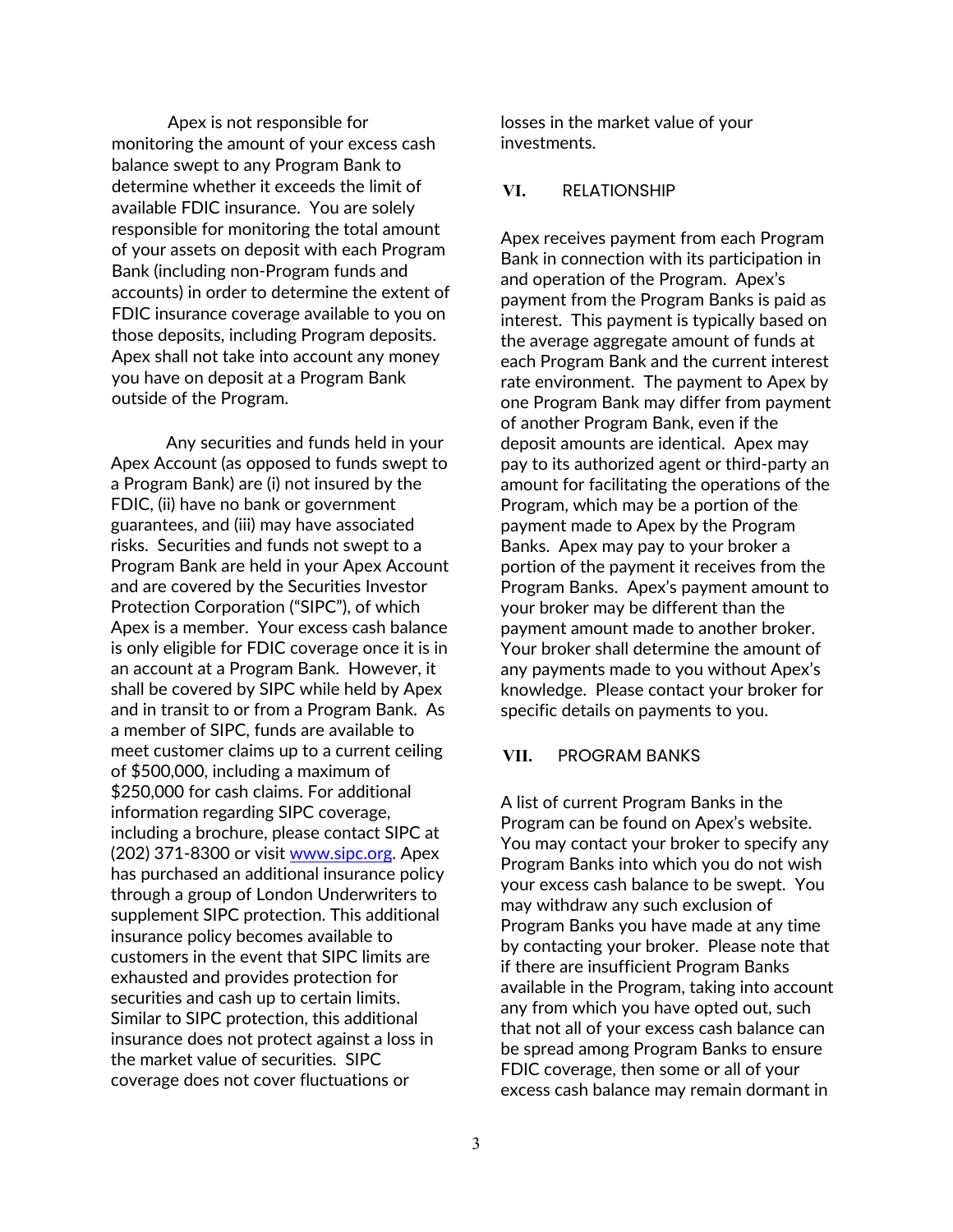your Apex Account or may be deposited at a Program Bank but not covered by FDIC insurance. You can obtain additional information on each Program Bank at www.fdic.gov.

Occasionally, Program Banks may be added or removed from the Program Bank list available on Apex's website. In such instances, you may check your next available account statement which will direct you to the location on our website where we provide information regarding changes to the list of active Program Banks.. If a Program Bank is removed from the Program, it will no longer be able to receive sweeps of your excess cash balance. If any of your excess cash balance is at a Program Bank that is removed from the Program, Apex will transfer those funds into another Program Bank still in the

Program or into your Apex Account, at Apex's discretion.

By electing to participate in the Program, whether when opening your Apex Account or by instruction to your broker, you attest that you have received and read this Program Statement. You consent to all the provisions herein and for Apex to change the amounts and Program Banks into which your excess cash balance is swept at any time in Apex's discretion. "For the elimination of doubt, you agree that nothing herein shall obligate Apex in any way to sweep any portion of your excess cash balance to any Program Bank at any time. You agree to hold harmless Apex for any results that may occur from participation in the Program, including specifically your receiving smaller payment than you could in a different type of account or had your excess cash balance been swept into a different Program Bank. You direct Apex to return all your swept funds to your Apex Account and to terminate your participation in the Program in the event (i) you instruct

your broker to remove you from the Program or (ii) you utilize the services of an investment advisor who instructs Apex to remove you from or not include you in the Program. You agree Apex may share personal information about you, including name, social security number, tax identification number, address, date of birth, or others with certain entities or individuals that provide services to Apex in connection with the program, including, but not limited to, any Apex agent, your investment advisor, and your broker. For further information regarding the collection, processing, or use of your personal information, please see Apex's Privacy Policy provided to you with your account opening documents and available on Apex's website.

### **VIII.** TAXATION

If you are paid interest in the Program in a given year, you will receive a Form 1099, if applicable, reflecting the interest you have earned in that year. Nothing in these Terms and Conditions should be construed as to constitute legal or tax advice. Please contact your own legal or tax advisor.

Apex may be required to withhold United States federal income tax at the prevailing rate on taxable distributions payable to certain depositors who fail to provide sufficient and correct taxpayer identification information or to make required certifications or who have been notified by the Internal Revenue Service that they are subject to backup withholding. Please consult your tax advisor for further information or visit www.irs.gov.

#### **IX.** LIMITATION OF LIABILITY

TO THE MAXIMUM EXTENT PERMITTED BY LAW, IN NO EVENT SHALL APEX, THE PROGRAM BANKS, OR THEIR AGENTS, AFFILIATES, ASSIGNS, SUBSIDIARIES,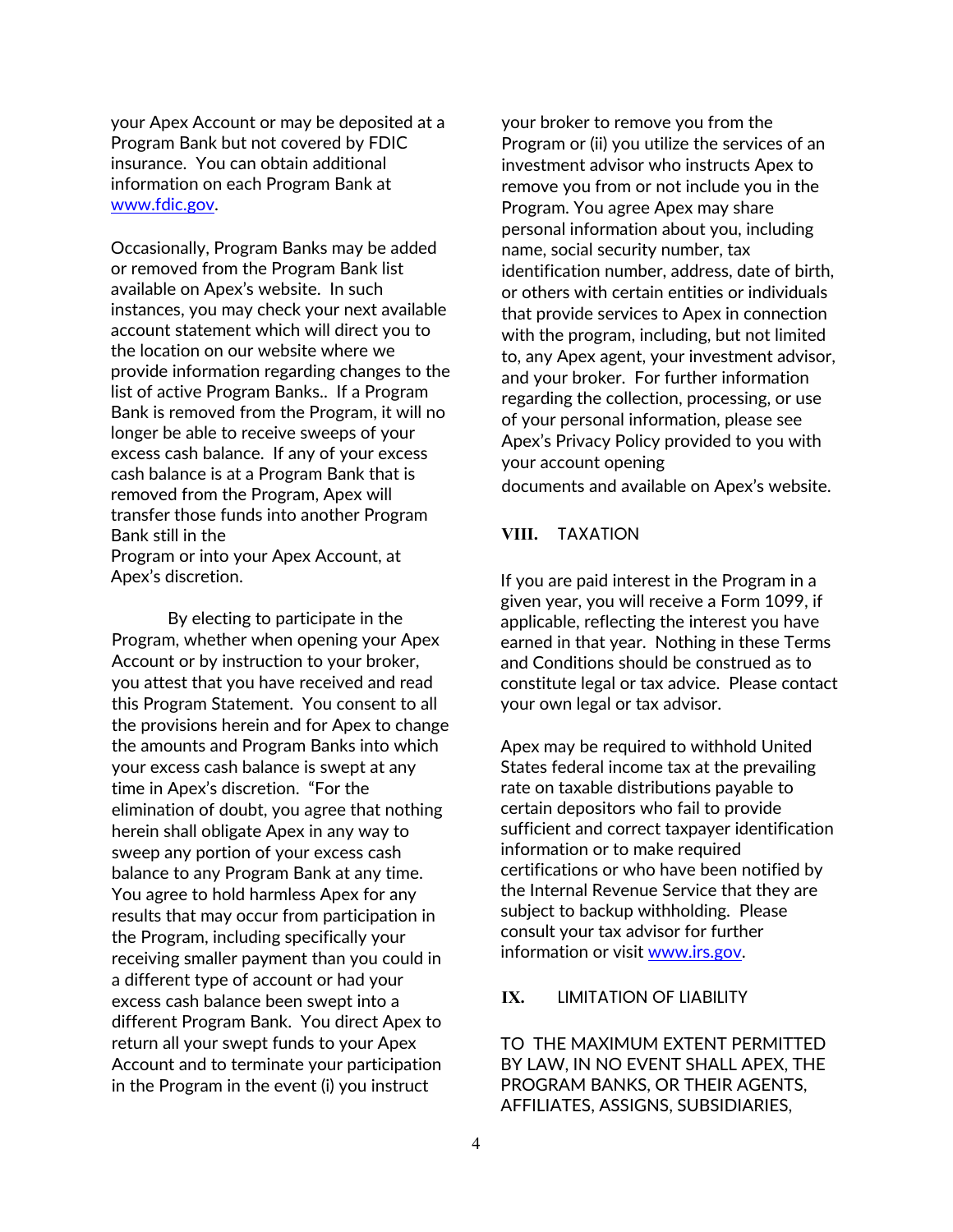OFFICERS, DIRECTORS, OR EMPLOYEES BE LIABLE FOR ANY INDIRECT, CONSEQUENTIAL, EXEMPLARY, SPECIAL, INCIDENTAL, OR PUNITIVE DAMAGES OF ANY NATURE NO MATTER THE CONTEXT IN WHICH IT IS ASSERTED AND INCLUDING WITHOUT LIMITATION LOSS OF PROFITS, GOODWILL, BUSINESS INTERRUPTION OR ANY PENALTIES OR PUNITIVE DAMAGES.

Any failure by Apex, its agent, your broker, or any Program Bank shall not constitute a violation or subject them to any liability if caused in any way by your negligence or willful act, force majeure, suspension of payment by another institution, market irregularity or loss of market access, war, act of terrorism, or any other circumstances beyond the control of them.

# **X.** COMPLIANCE WITH LEGALPROCESS

Apex, its agent(s), and the Program Banks may comply, without notice to you, with any writ of attachment, execution, garnishment, levy, restraining order, subpoena, warrant, regulator or government request, or other legal process that the recipient believes to be valid. You agree to indemnify and hold harmless Apex, its agent(s) and the Program Banks from all actions, claims, liabilities, losses, costs, attorney's fees, and damages that may be associated with their compliance with any legal process in accordance with this section and you agree they may comply with any legal process received, even if such is not served properly on the recipient in accordance with all applicable legal requirements, so long as compliance is not done in bad faith.

## **XI.** NO WARRANTIES

EXCEPT AS SPECIFICALLY SET FORTH IN THESE TERMS AND

CONDITIONS, NO REPRESENTATIONS OR WARRANTIES (ORAL OR WRITTEN, STATUTORY, EXPRESS, IMPLIED, OR OTHERWISE) ARE MADE TO YOU REGARDING THE PROGRAM, INCLUDING, WITHOUT LIMITATION, AS TO MERCHANTABILITY, FITNESS FOR ANY PURPOSE, CONFORMITY TO ANY DESCRIPTION OR REPRESENTATION, NON-INTERFERENCE, OR NONINFRINGEMENT. NONE OF YOUR BROKER, INVESTMENT ADVISOR, REGISTERED REPRESENTATIVE, OR OTHER PERSON OR ENTITY IS AUTHORIZED TO MAKE, OR MAY THEY MAKE, ANY REPRESENTATIONS OR UNDERTAKINGS ON BEHALF OF APEX OR THE PROGRAM BANKS OR THEIR RESPECTIVE AFFILIATES OR AGENTS WITH RESPECT TO THE PROGRAM.

# **XII.** NO GUARANTEE OF PROGRAM **BANKS**

Your participation in the program is a direct obligation of the applicable Program Bank(s) to you. Apex is under no such obligation and Apex does not guarantee the financial condition of any Program Bank. Under federal banking regulations, a Program Bank may exercise its right to require prior notice of up to seven days before permitting your excess cash balance to be swept out. In the event of a failure of a Program Bank, there may be a time period during which you may not be able to access your money. Interest in a Program Bank account is not transferrable.

## **XIII.** ADDITIONAL DISCLOSURES

A. Corporate Status. Apex is a registered broker-dealer and is a member of the Financial Industry Regulatory Authority. Apex is not a bank or an investment advisor. Apex and the Program Banks do not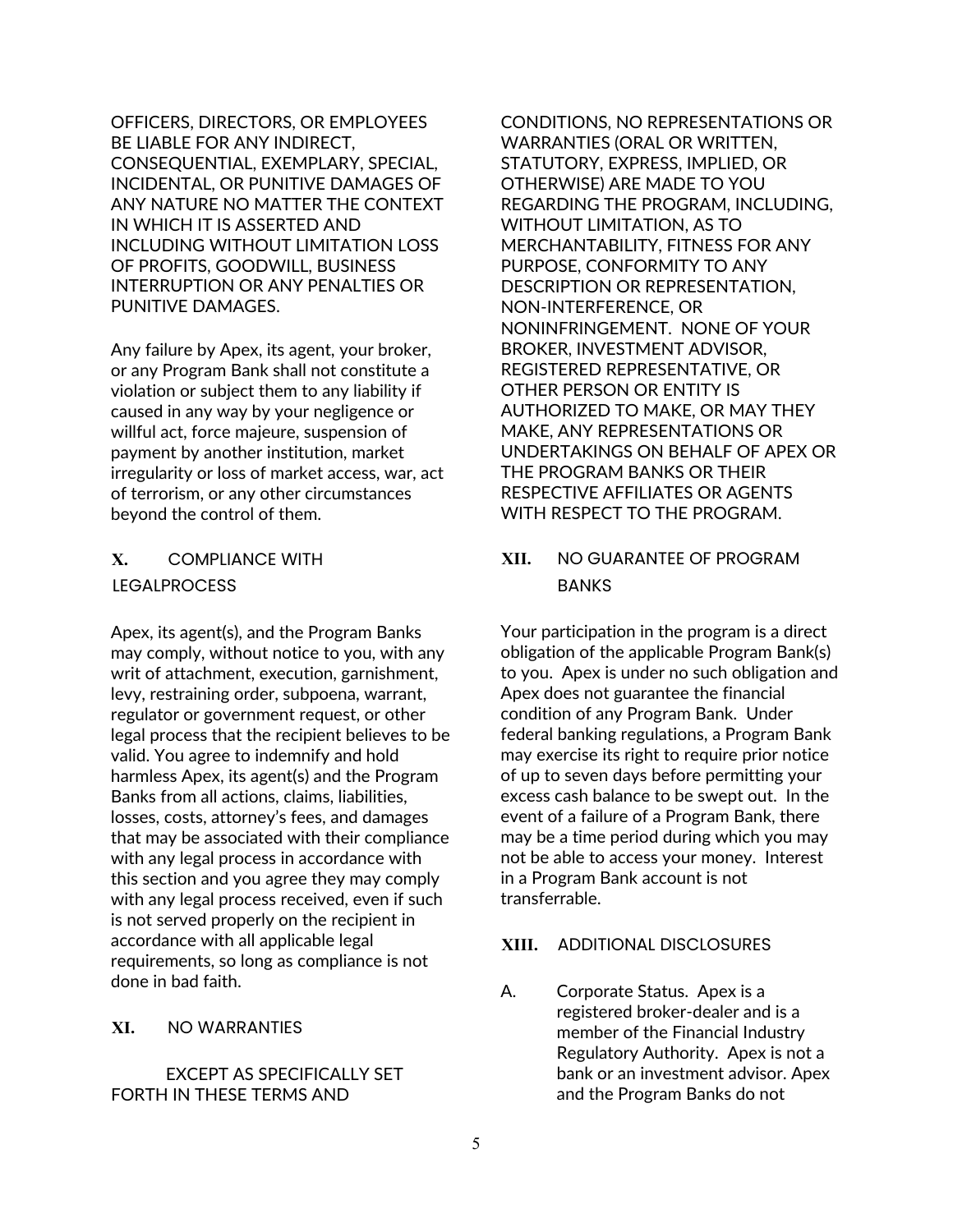provide advice regarding whether the Program is beneficial or right for you or your Apex Account.

B. Acceptance of Terms and Conditions**.** By continuing to maintain your Apex Account and participate in the Program, you accept the terms and conditions herein and you accept and will be legally bound by any new terms and conditions.

C. Obligation to Review Statements. In accordance with your account opening documents with Apex, you must carefully examine your Apex Account statement once you receive it. If you feel that there is an error, you must notify Apex promptly. Failure to comply with this notification requirement may bar you from claiming any error involving your Program Bank accounts. Please see your Apex Account opening documents for specific details and timelines.

D. Escheatment. In certain circumstances, Apex and the Program Banks may be required by law to escheat a portion or all of your excess cash balance and Apex Account to a state due to account inactivity for certain time periods, in accordance with state law. If funds are escheated to a state, you must file a claim with that state to reclaim the funds.

E. Assignment. You may not assign these terms and conditions or your participation in the Program, except through an assignment of your entire Apex Account. Apex may assign its rights and obligations under the Program and these terms and conditions without prior notice to you and without obtaining your consent.

F. Set Off. Under the terms of your account agreements with Apex, Apex may charge or set off assets from your Apex Account against any obligations or debt you owe to Apex. This right extends to any

excess cash balances that are swept to a Program Bank and swept funds shall have no additional protection solely because they are with a Program Bank.

G. No Waiver. There shall be no waiver by Apex of any of these terms and conditions unless such waiver is in writing and signed by Apex. No failure or delay by Apex, its agent, or any Program Bank in exercising any right, power, or privilege hereunder shall operate as a waiver thereof nor shall any partial exercise preclude further or full exercise of any right, power, or privilege.

H. Severability. If any term, provision, covenant or restriction of these terms and conditions is held to be invalid, void, or unenforceable, the remainder shall remain in full force and effect and shall in no way, to the maximum extent allowed by law, be affected, impaired, or invalidated.

I. Entire Agreement. These terms and conditions, any additional documents provided to you by Apex, its agent, or any Program Bank concerning the Program, and your account opening agreements with Apex constitute the entire agreement with you regarding the Program and supersede all prior agreements, both oral and written, with respect to the subject matter herein. These terms and conditions are to be read in conjunction with, and not independently of, your Customer Account Agreement with Apex. For all purposes, you participation in the program is through your Apex Account and is subject to all terms of your Customer Account Agreement with Apex and any other account opening agreements you have with Apex.

J. Controlling Document. In the event of any inconsistency between these terms and conditions and a provision of any such other document provided to you in